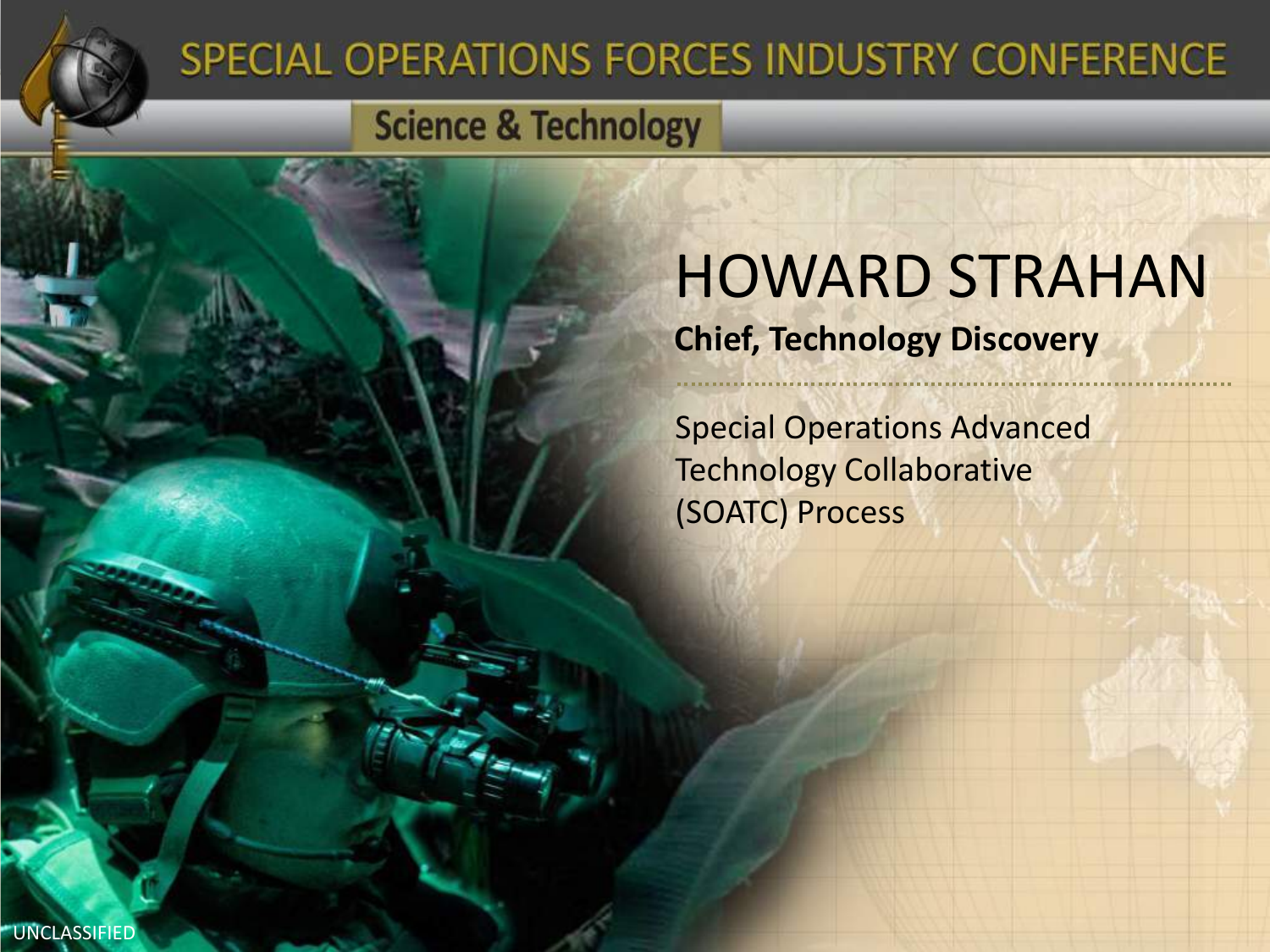## Special Operations Advanced Technology Collaborative (SOATC) Process

- USSOCOM S&T pursues technology innovation and utilizes a SOATC process for SOF-centric S&T development
- SOATC process allows better synchronization of SOF-related technology initiatives occurring with the Department of Defense and across other government agencies
- Improves collaboration with stakeholders and leverages external capital opportunities to address SOF capability gaps



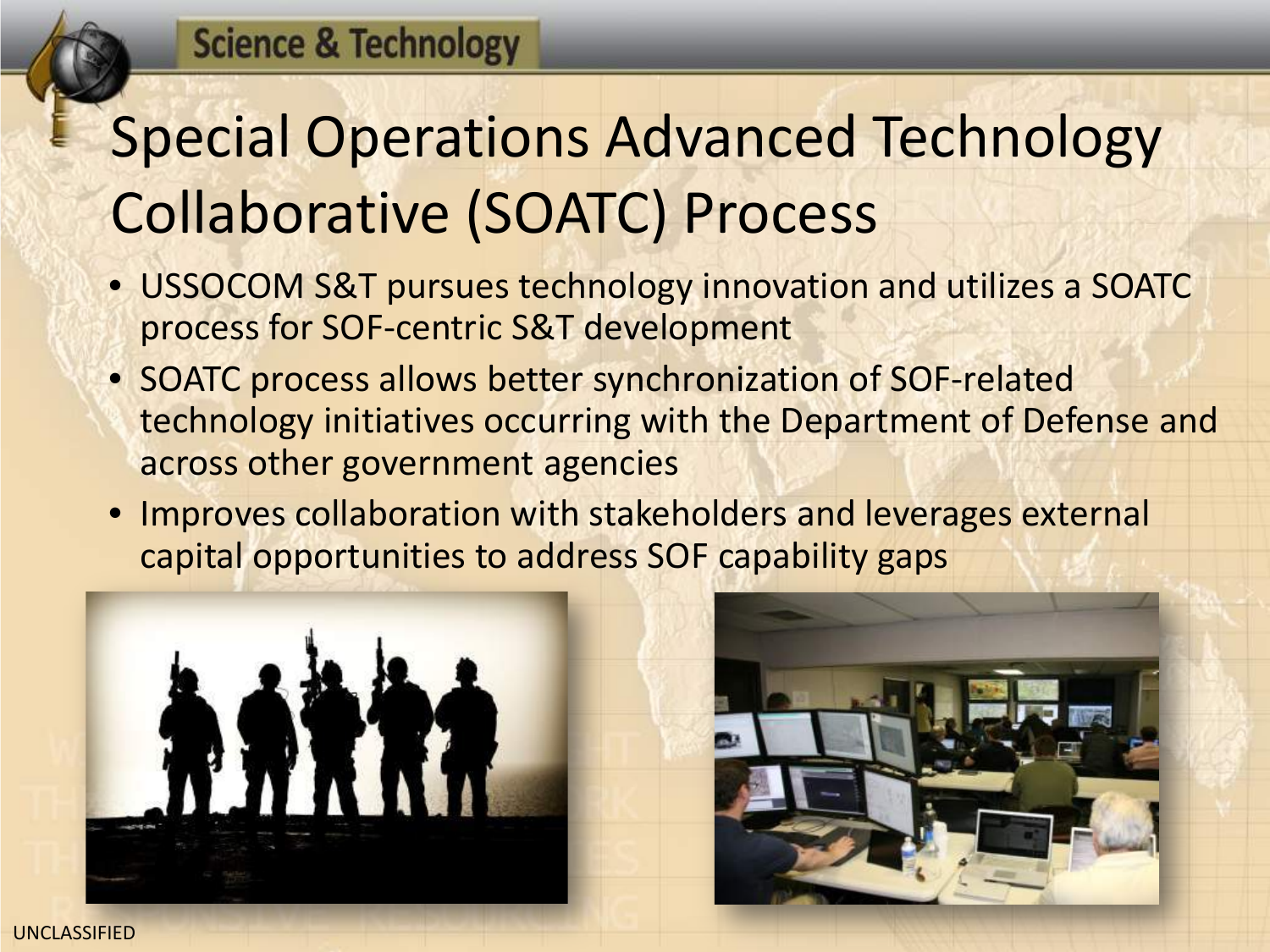#### **Science & Technology**

### Revolutionary and Innovative

- Looking to leverage and collaborate with others to move beyond the 1-2 year development window
- Must establish long-term engagement relationships and communicate SOF S&T needs and strategic goals to all our partners
- SOF can rapidly evaluate and integrate technologies allowing for faster and better informed investment decisions
- We are the "Tip of the Spear" and must stay that way technically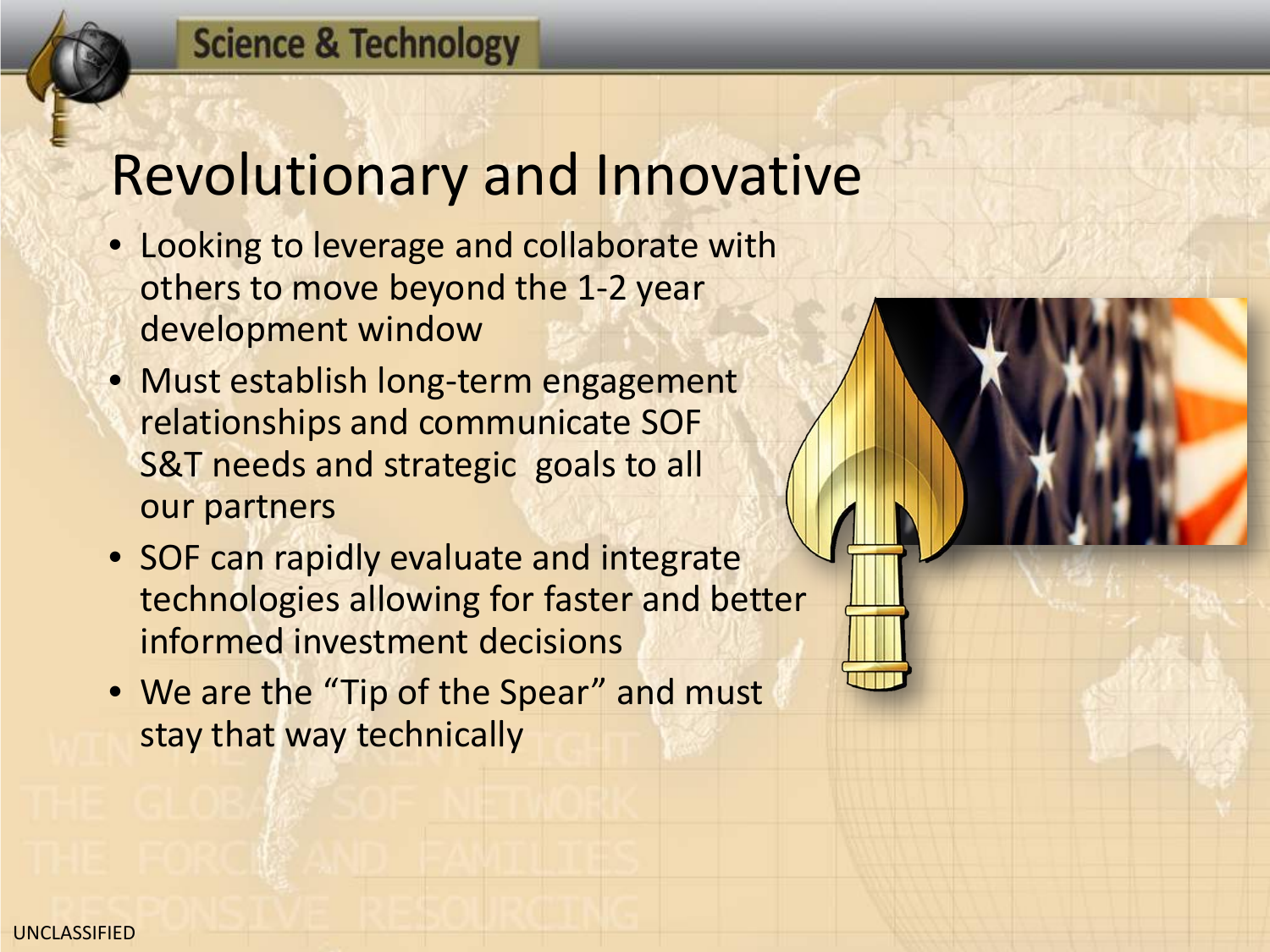#### **Science & Technology**

### Innovative Tools and Process

- Researching and beginning to implement SOCOM challenges
- Working across the Government to identify common virtual tools
- Establishing the SOCOM S&T Reef Virtual space on public, NIPR, and SIPR networks allowing for discussion and collaboration
- Looking to institute a common database with other government agencies allowing for easier, more efficient data searches and sharing